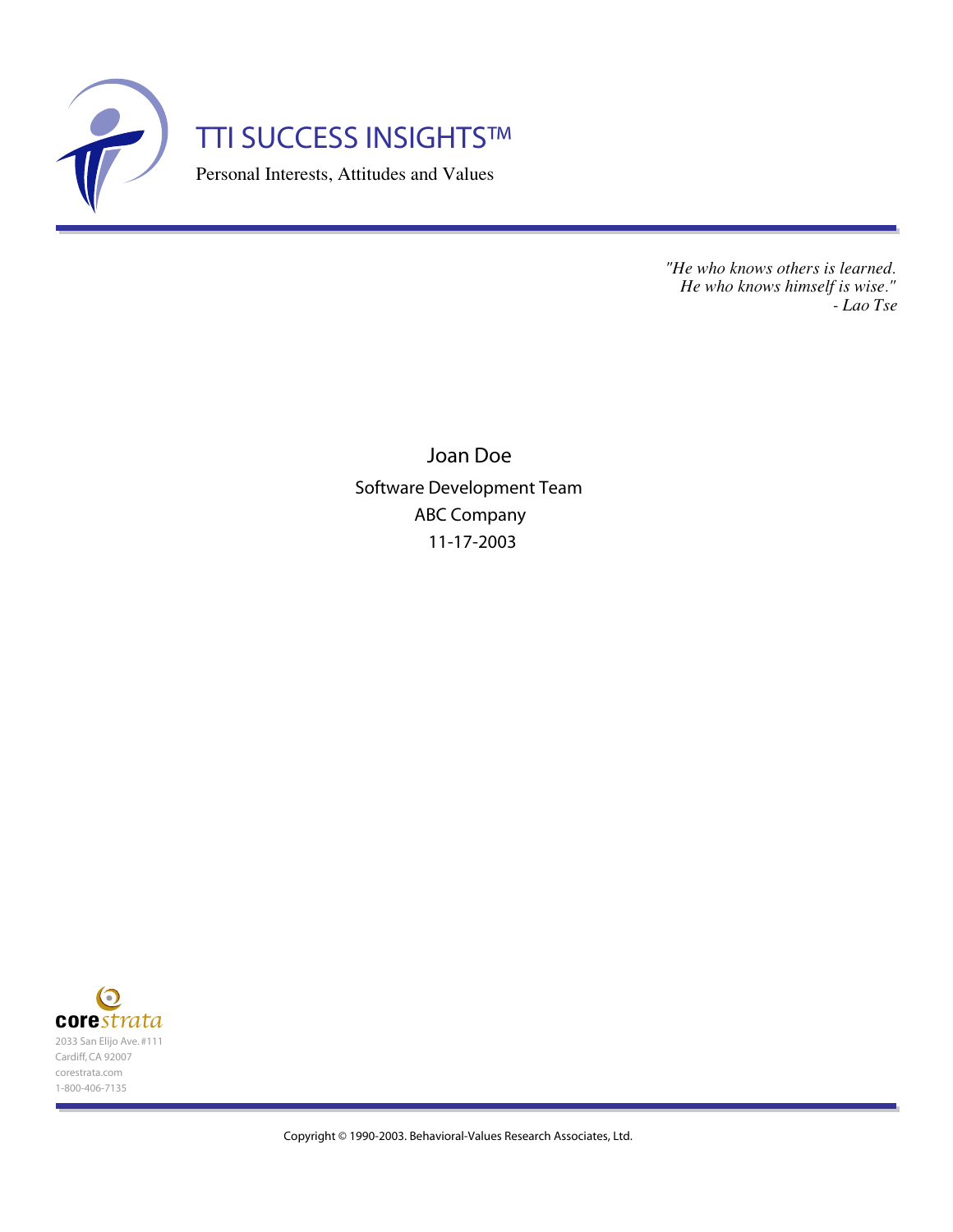

## **UNDERSTANDING YOUR REPORT**

Knowledge of an individual's attitudes help to tell us WHY they do things. A review of an individual's experiences, references, education and training help to tell us WHAT they can do. Behavioral assessments help to tell us HOW a person behaves and performs in the work environment. The PIAV report measures the relative prominence of six basic interests or attitudes (a way of valuing life): Theoretical, Utilitarian, Aesthetic, Social, Individualistic and Traditional.

Attitudes help to initiate one's behavior and are sometimes called the hidden motivators because they are not always readily observed. It is the purpose of this report to help illuminate and amplify some of those motivating factors and to build on the strengths that each person brings to the work environment.

Based on your choices, this report ranks your relative passion for each of the six attitudes. Your top two and sometimes three attitudes cause you to move into action. You will feel positive when talking, listening or doing activities that satisfy your top attitudes.

The feedback you will receive in this section will reflect one of three intensity levels for each of the six attitudes.

- STRONG positive feelings that you need to satisfy either on or off the job.
- SITUATIONAL where your feelings will range from positive to indifferent based on other priorities in your life at the time. These attitudes tend to become more important as your top attitudes are satisfied.
- INDIFFERENT your feelings will be indifferent when related to your 5th or 6th attitude.

| YOUR ATTITUDES RANKING |                        |             |  |
|------------------------|------------------------|-------------|--|
| 1st                    | <b>THEORETICAL</b>     | Strong      |  |
| 2nd                    | <b>UTILITARIAN</b>     | Strong      |  |
| 3rd                    | <b>AESTHETIC</b>       | Situational |  |
| 4th                    | <b>TRADITIONAL</b>     | Situational |  |
| 5th                    | <b>INDIVIDUALISTIC</b> | Indifferent |  |
| 6th                    | <b>SOCIAL</b>          | Indifferent |  |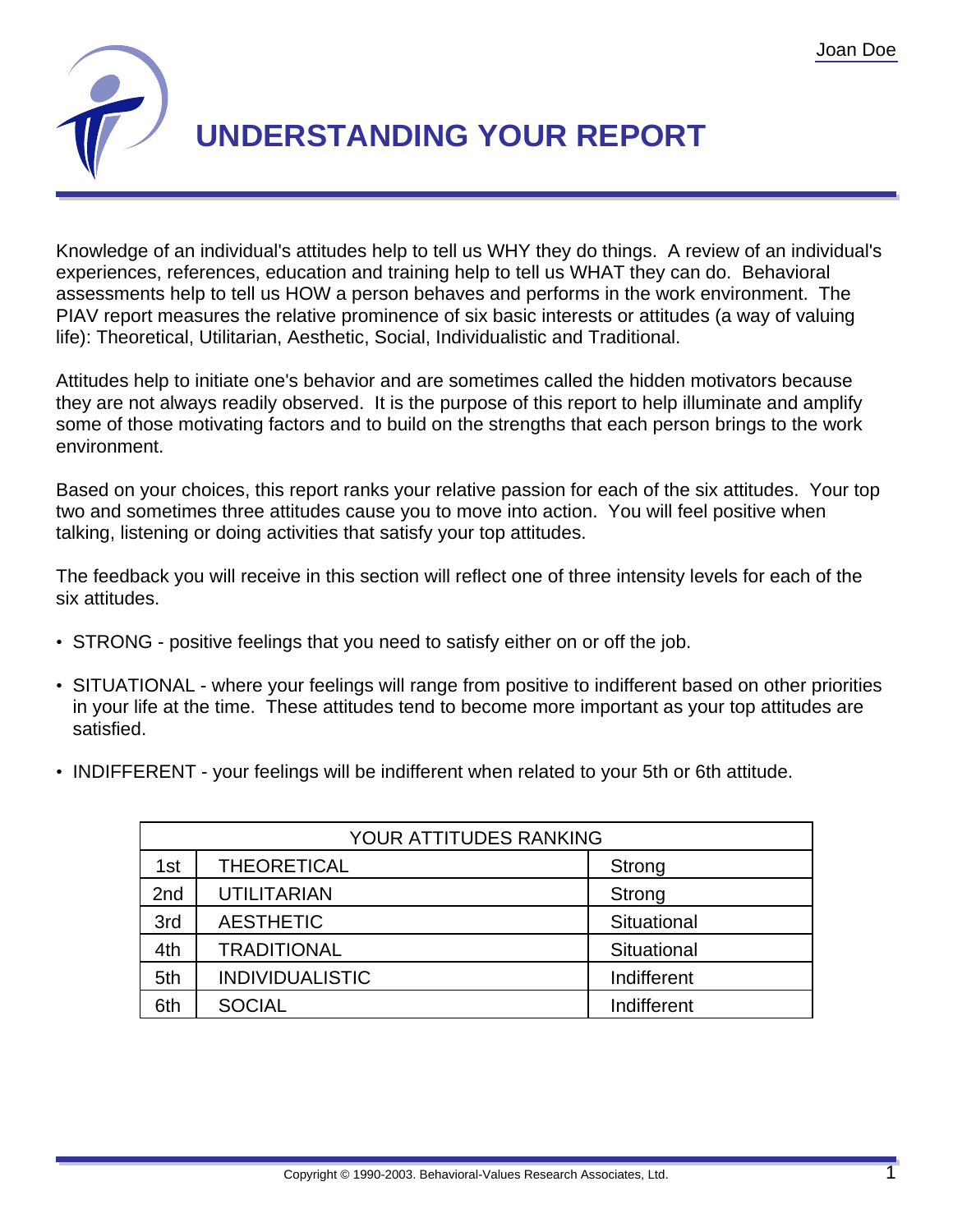

The primary drive with this value is the discovery of TRUTH. In pursuit of this value, an individual takes a "cognitive" attitude. Such an individual is nonjudgmental regarding the beauty or utility of objects and seeks only to observe and to reason. Since the interests of the theoretical person are empirical, critical and rational, the person appears to be an intellectual. The chief aim in life is to order and systematize knowledge: knowledge for the sake of knowledge.

- **Joan is comfortable around people who share her interest for knowledge and** especially those people with similar convictions.
- $\blacksquare$  She may have difficulty putting down a good book.
- **Joan has the potential to become an expert in her chosen field.**
- **Joan is very good at integrating past knowledge to solve present problems.**
- A comfortable job for Joan is one that challenges her knowledge.
- She will usually have the data to support her convictions.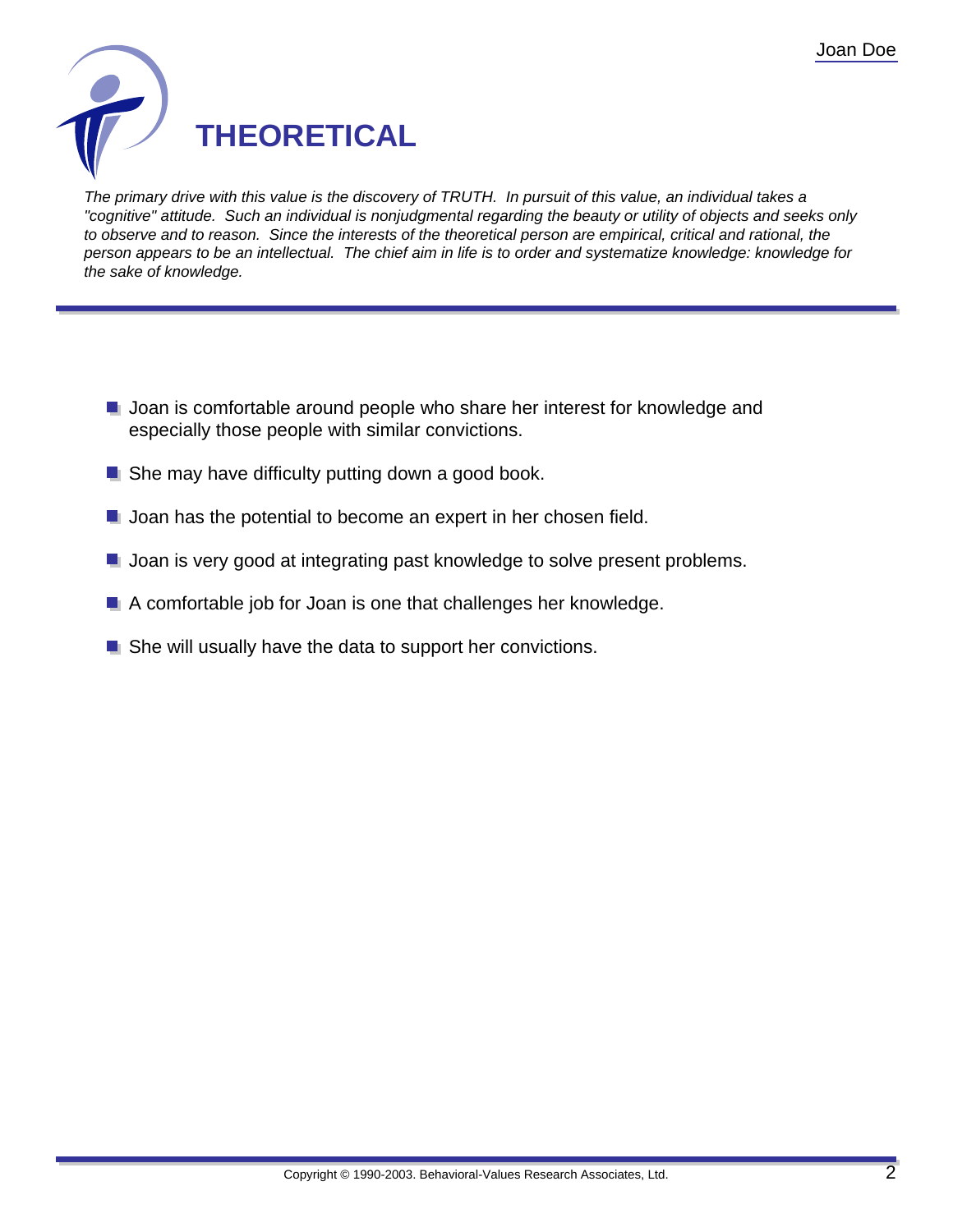

The Utilitarian score shows a characteristic interest in money and what is useful. This means that an individual wants to have the security that money brings not only for themselves, but for their present and future family. This value includes the practical affairs of the business world - the production, marketing and consumption of goods, the use of credit, and the accumulation of tangible wealth. This type of individual is thoroughly practical and conforms well to the stereotype of the average American business person. A person with a high score is likely to have a high need to surpass others in wealth.

- **Joan tends to give freely of time and resources, but will want and expect a return on** her investment.
- **The accumulation of material possessions results from her ability to follow through** and accomplish goals.
- She may use wealth as a yardstick to measure her work effort.
- **E** She evaluates things for their utility and economic return.
- Goals for the future are easily accomplished with her ability to integrate the past and the present.
- She will work long and hard to satisfy her needs.
- **Joan is good at achieving goals.**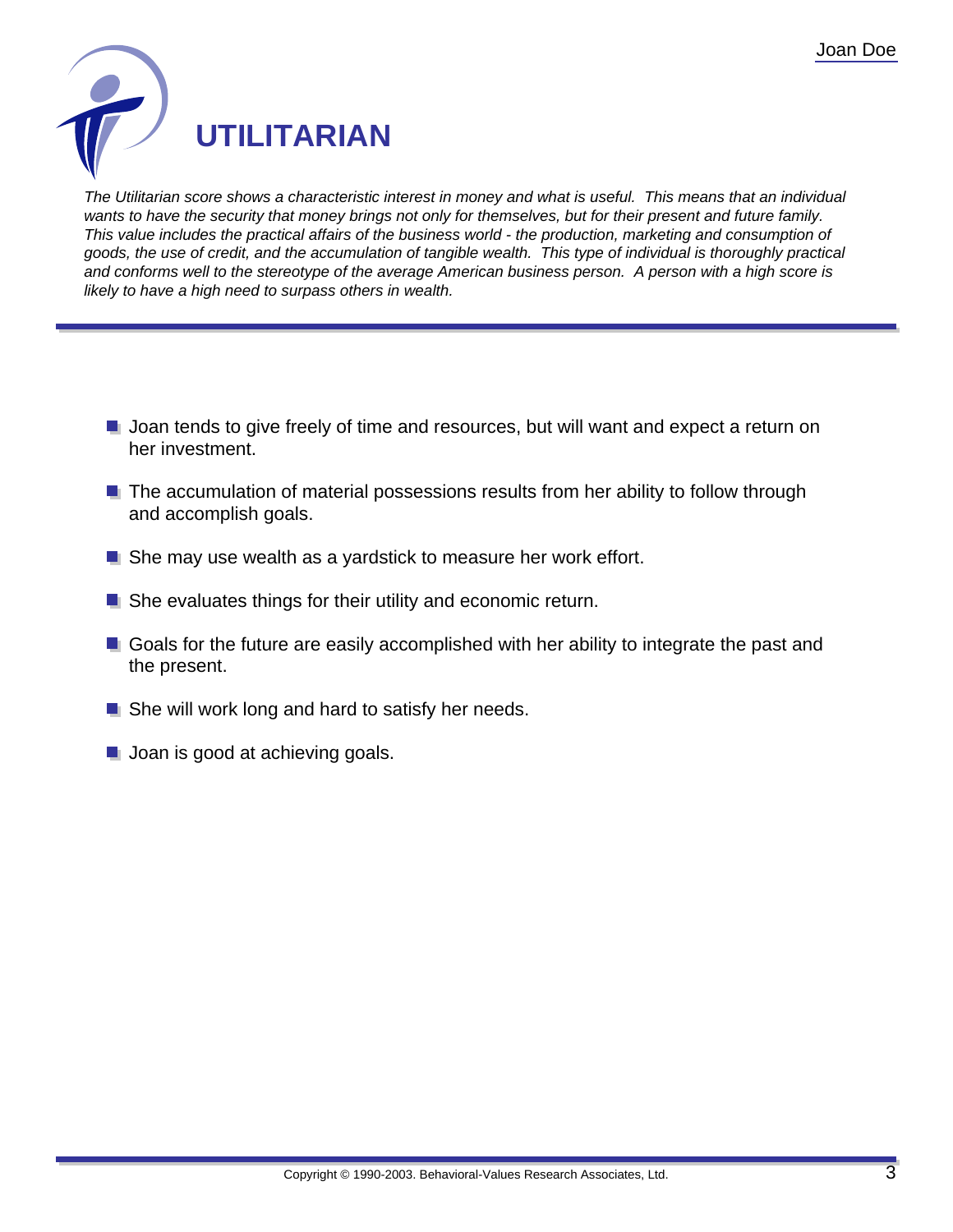

A higher Aesthetic score indicates a relative interest in "form and harmony." Each experience is judged from the standpoint of grace, symmetry or fitness. Life may be regarded as a procession of events, and each is enjoyed for its own sake. A high score here does not necessarily mean that the incumbent has talents in creative artistry. It indicates a primary interest in the artistic episodes of life.

- At times Joan will look for the beauty in all things.
- $\blacksquare$  There could be a specific area that is of great interest to her. For instance, she may be appreciative of the natural beauty of mountains and streams, but may not be overly impressed by the works of Picasso or Rembrandt.
- $\blacksquare$  The need for the appreciation of beauty is determined on an individual basis and is not generalized in terms of the total world around her.
- **Joan may desire fine things for her spouse or family members, but is not concerned** with the depth of her relationships with others.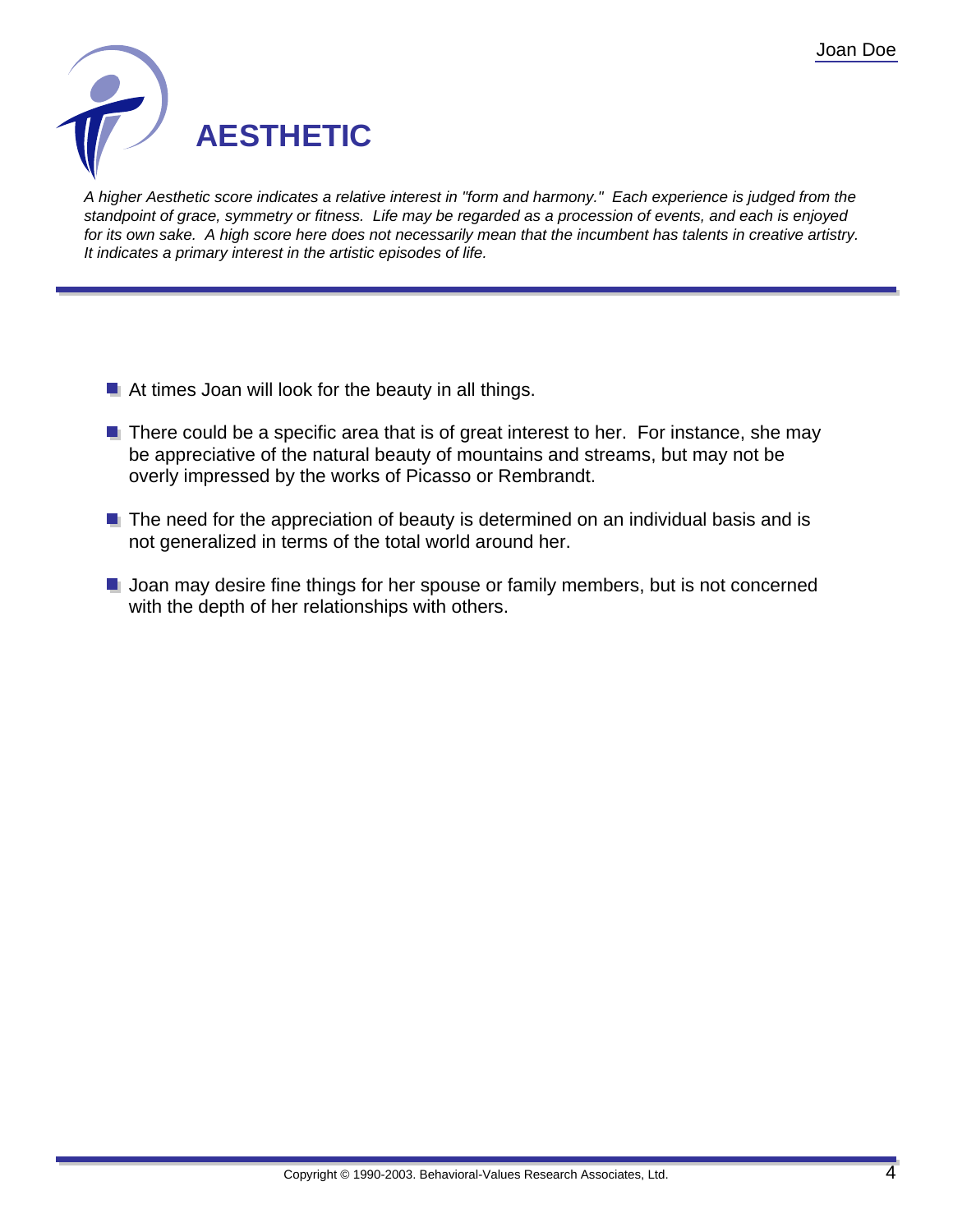

The highest interest for this value may be called "unity," "order," or "tradition." Individuals with high scores in this value seek a system for living. This system can be found in such things as religion, conservatism or any authority that has defined rules, regulations and principles for living.

- **Joan lets her conscience be her guide.**
- **She will have strong beliefs within a system that she feels most comfortable with,** and she will not be as strong in her beliefs or approach if she lacks that interest level.
- **Joan at times will evaluate others based on her rules for living.**
- **Joan needs to be able to pick and choose the traditions and set of beliefs to which** she will adhere.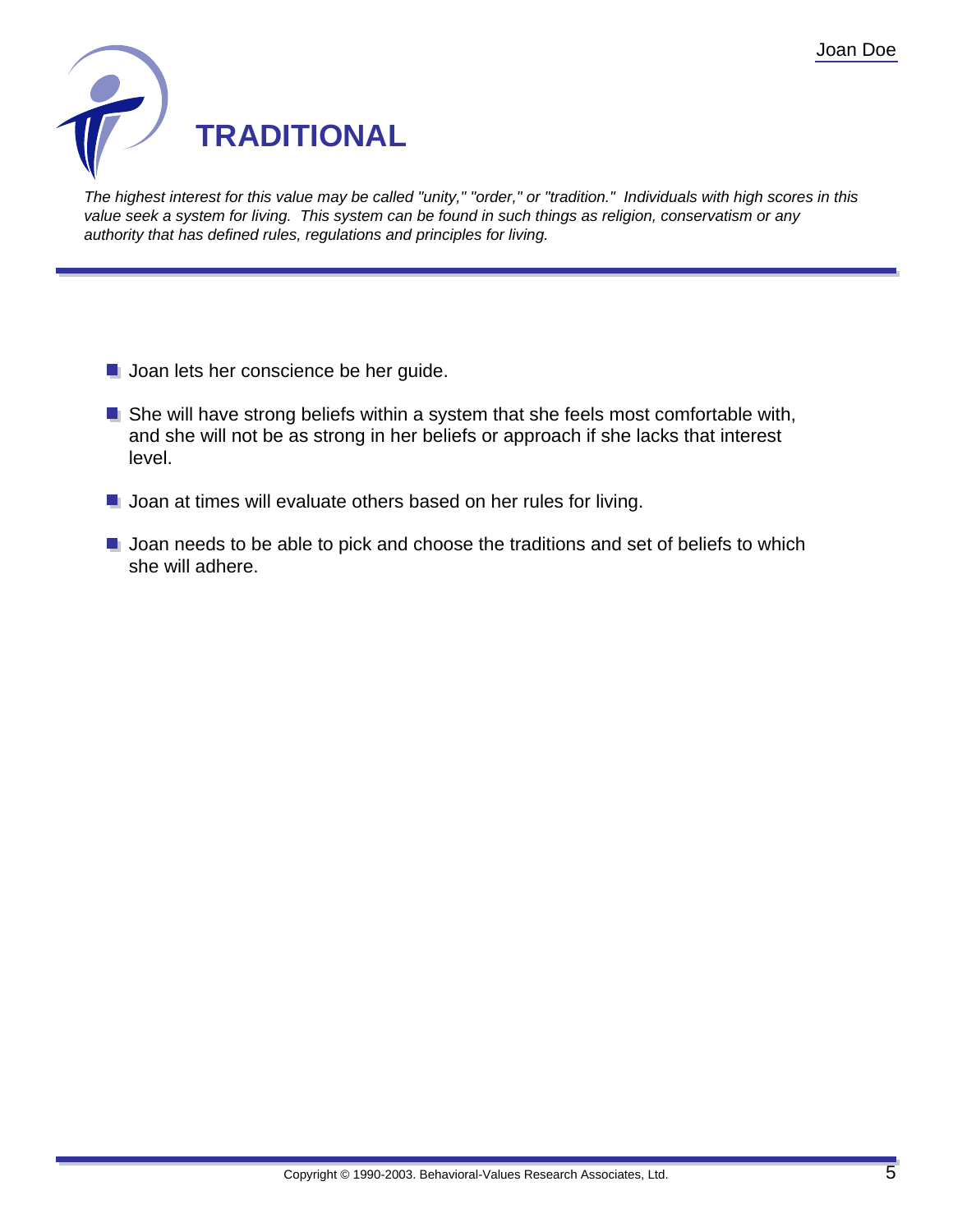

The primary interest for this value is POWER, not necessarily politics. Research studies indicate that leaders in most fields have a high power value. Since competition and struggle play a large part in all areas of life, many philosophers have seen power as the most universal and most fundamental of motives. There are, however, certain personalities in whom the desire for direct expression of this motive is uppermost; who wish, above all, for personal power, influence and renown.

- As long as Joan's belief systems are not threatened, she will allow others to set the tone and direction of her work.
- $\blacksquare$  Being in total control of a situation is not a primary motivating factor.
- **Joan will be less concerned about her ego than others may be.**
- **She will not attempt to overpower others' points of view or change their thinking.**
- Stability is a primary concern. Patience and fortitude will win in the long run.
- **Joan's passion in life will be found in one or two of the other dimensions discussed in** this report.
- **Joan feels that struggles should be the burden of the team, not just the individuals.**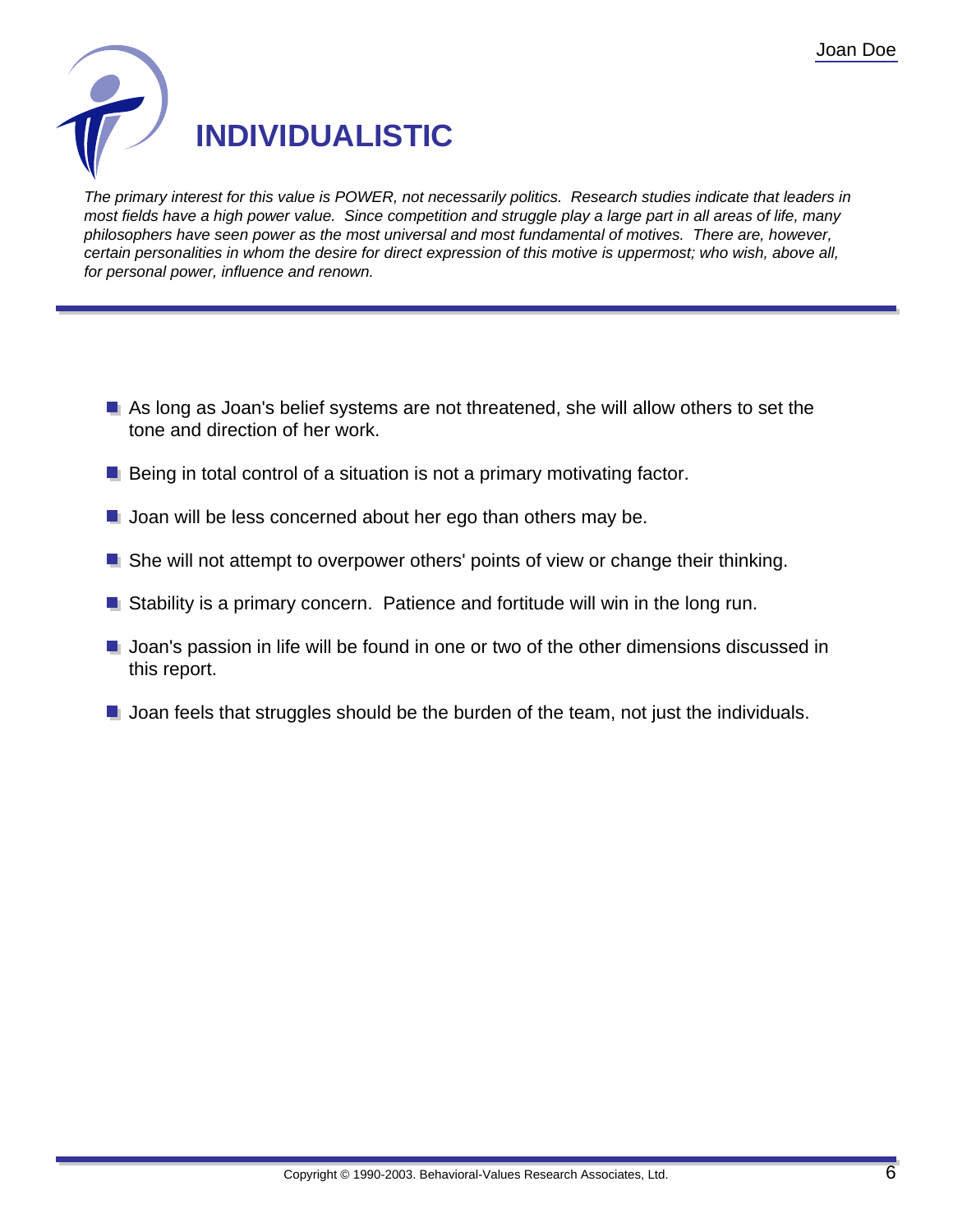

Those who score very high in this value have an inherent love of people. The social person prizes other people and is, therefore, kind, sympathetic and unselfish. They are likely to find the Theoretical, Utilitarian and Aesthetic attitudes cold and inhuman. Compared to the Individualistic value, the Social person regards helping others as the only suitable form for human relationships. Research into this value indicates that in its purest form, the Social interest is selfless.

- **Joan's passion in life will be found in one or two of the other dimensions discussed in** this report.
- $\blacksquare$  Believing that hard work and persistence is within everyone's reach she feels things must be earned, not given.
- She will be firm in her decisions and not be swayed by unfortunate circumstances.
- She will not normally allow herself to be directed by others unless it will enhance her own self-interest.
- $\blacksquare$  Joan is willing to help others if they are working as hard as possible to achieve their goals.
- **Joan will be torn if helping others proves to be detrimental to her.**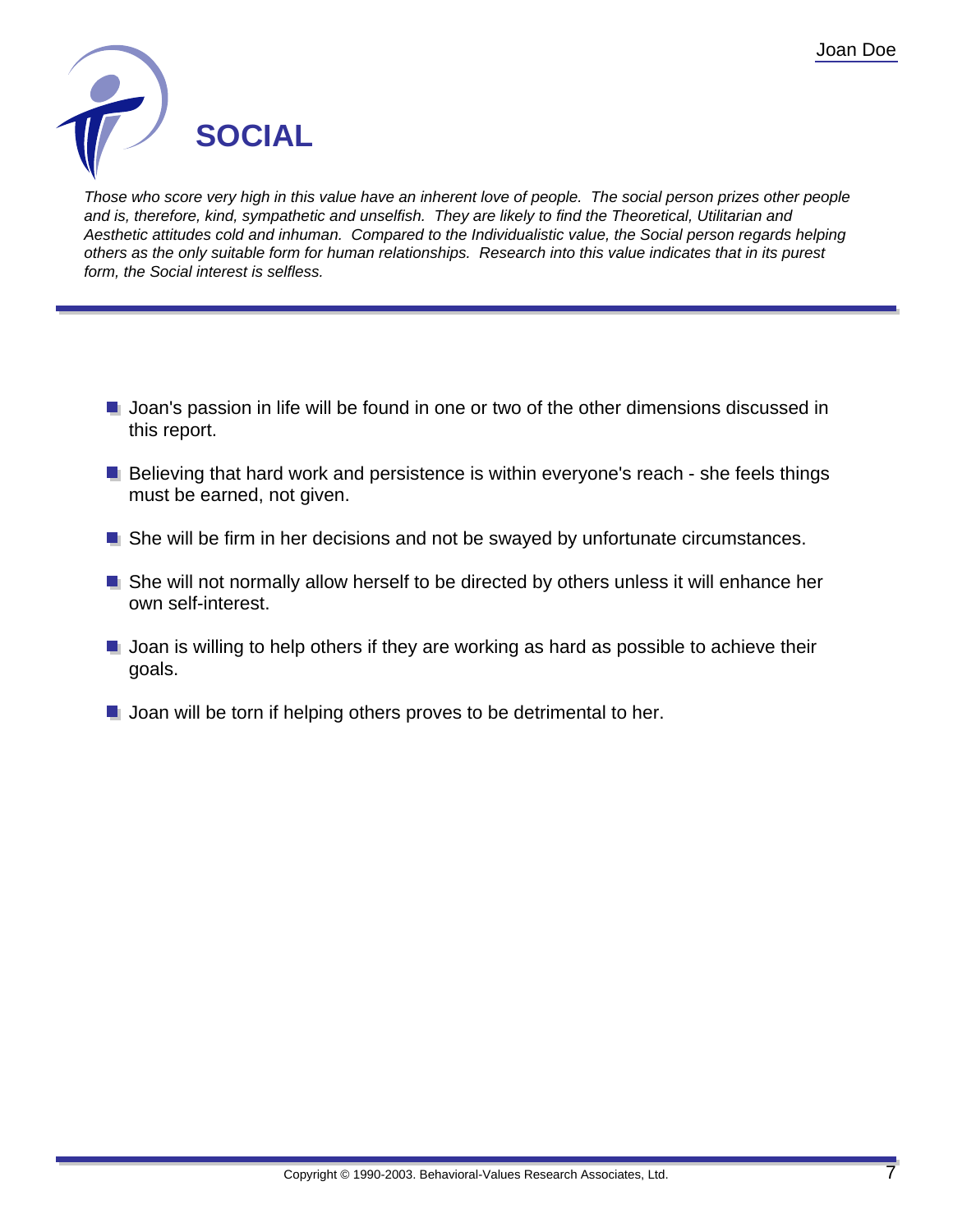

## **ATTITUDES - NORMS & COMPARISONS**

For years you have heard statements like, "Different strokes for different folks," "to each his own," and "people do things for their own reasons, not yours." When you are surrounded by people who share similar attitudes, you will fit in with the group and be energized. However, when surrounded by people whose attitudes are significantly different from yours, you may be perceived as out of the mainstream. These differences can induce stress or conflict. When confronted with this type of situation you can:

- **Change the situation.**
- **Change your perception of the situation.**
- **Leave the situation.**
- Cope with the situation.

This section reveals areas where your attitudes may be outside the mainstream and could lead to conflict. The further away you are from the mainstream on the high side, the more people will notice your passion about that attitude. The further away from the mainstream on the low side, the more people will view you as indifferent and possibly negative about that attitude. The shaded area for each attitude represents 68 percent of the population or scores that fall within one standard deviation above or below the national mean.

| NORMS & COMPARISONS TABLE - Norm 2003 |         |             |  |  |
|---------------------------------------|---------|-------------|--|--|
| <b>Joan Doe</b>                       |         |             |  |  |
| <b>THEORETICAL</b>                    |         | Mainstream  |  |  |
| <b>UTILITARIAN</b>                    | $\star$ | Mainstream  |  |  |
| <b>AESTHETIC</b>                      | $\star$ | Mainstream  |  |  |
| <b>SOCIAL</b>                         | $\star$ | Indifferent |  |  |
| <b>INDIVIDUALISTIC</b>                | $\star$ | Mainstream  |  |  |
| <b>TRADITIONAL</b>                    |         | Mainstream  |  |  |

 $-68$  percent of the population  $\vert$  - national mean  $\vert$   $\vert$  - your score

Mainstream - one standard deviation of the national mean Passionate - two standard deviations above the national mean Indifferent - two standard deviations below the national mean Extreme - three standard deviations from the national mean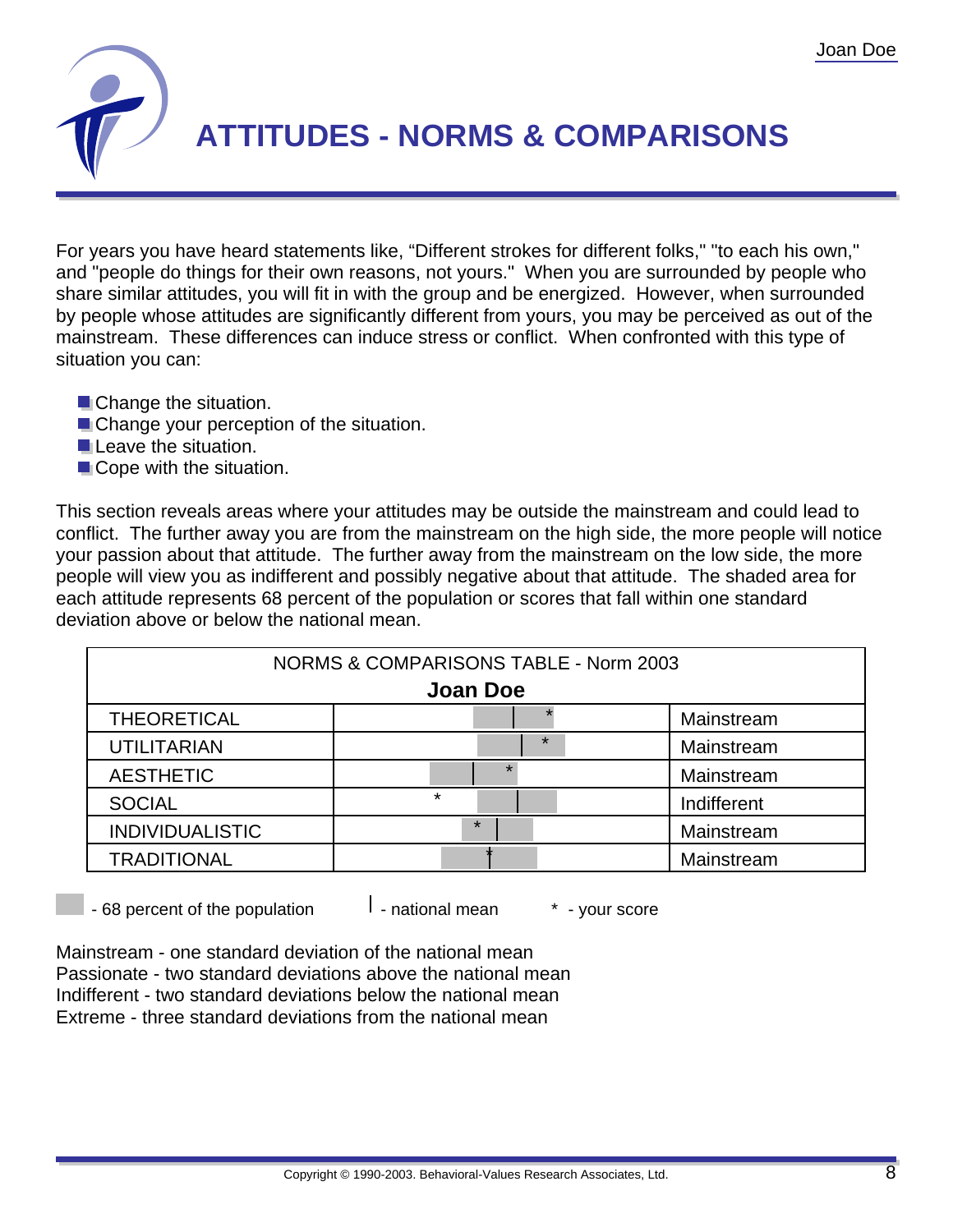

Areas where others' strong feelings may frustrate you as you do not share their same passion:

Your self-reliance will cause you to feel uncomfortable around people who are always trying to help you or be too nice to you.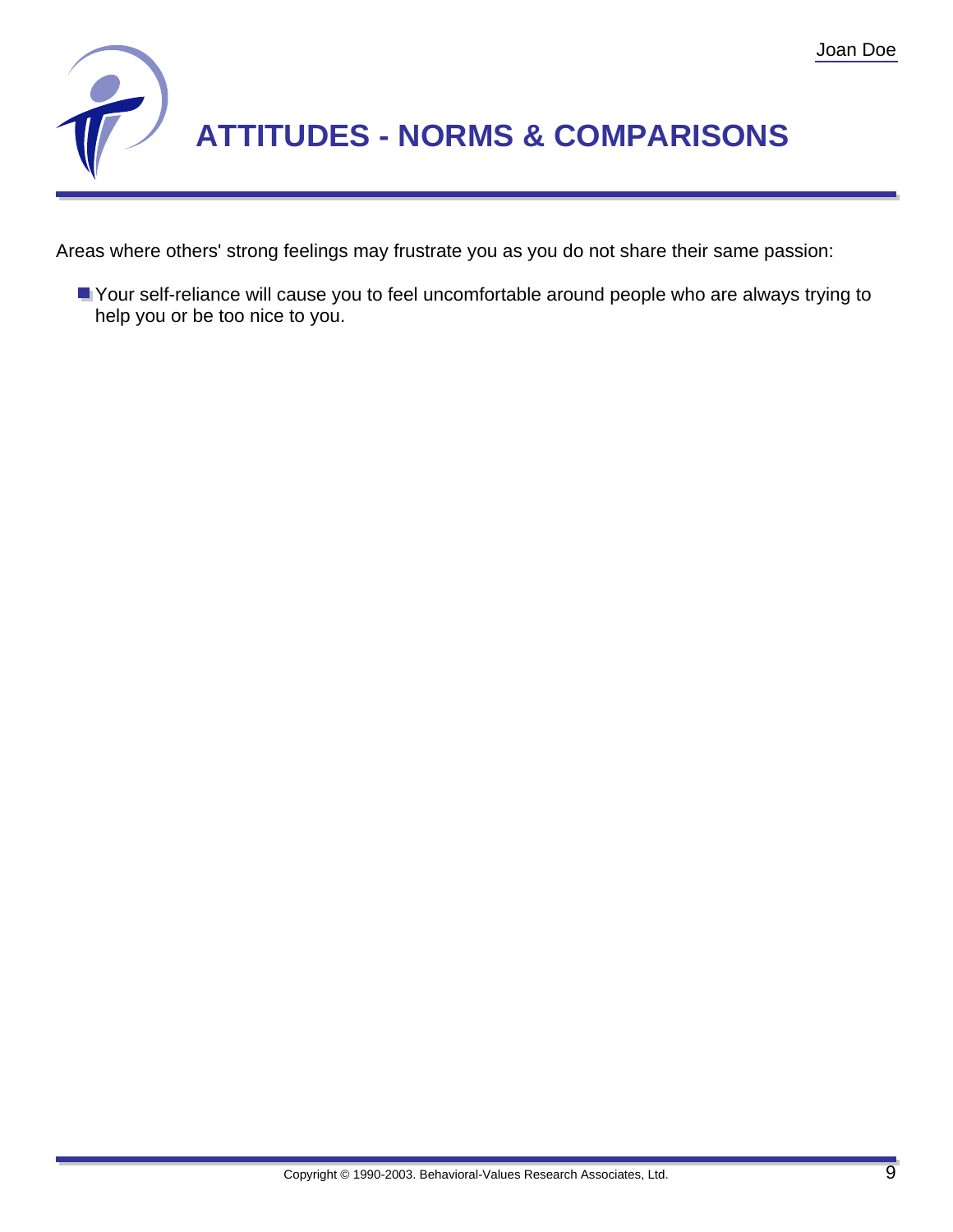



**Joan Doe** ABC Company